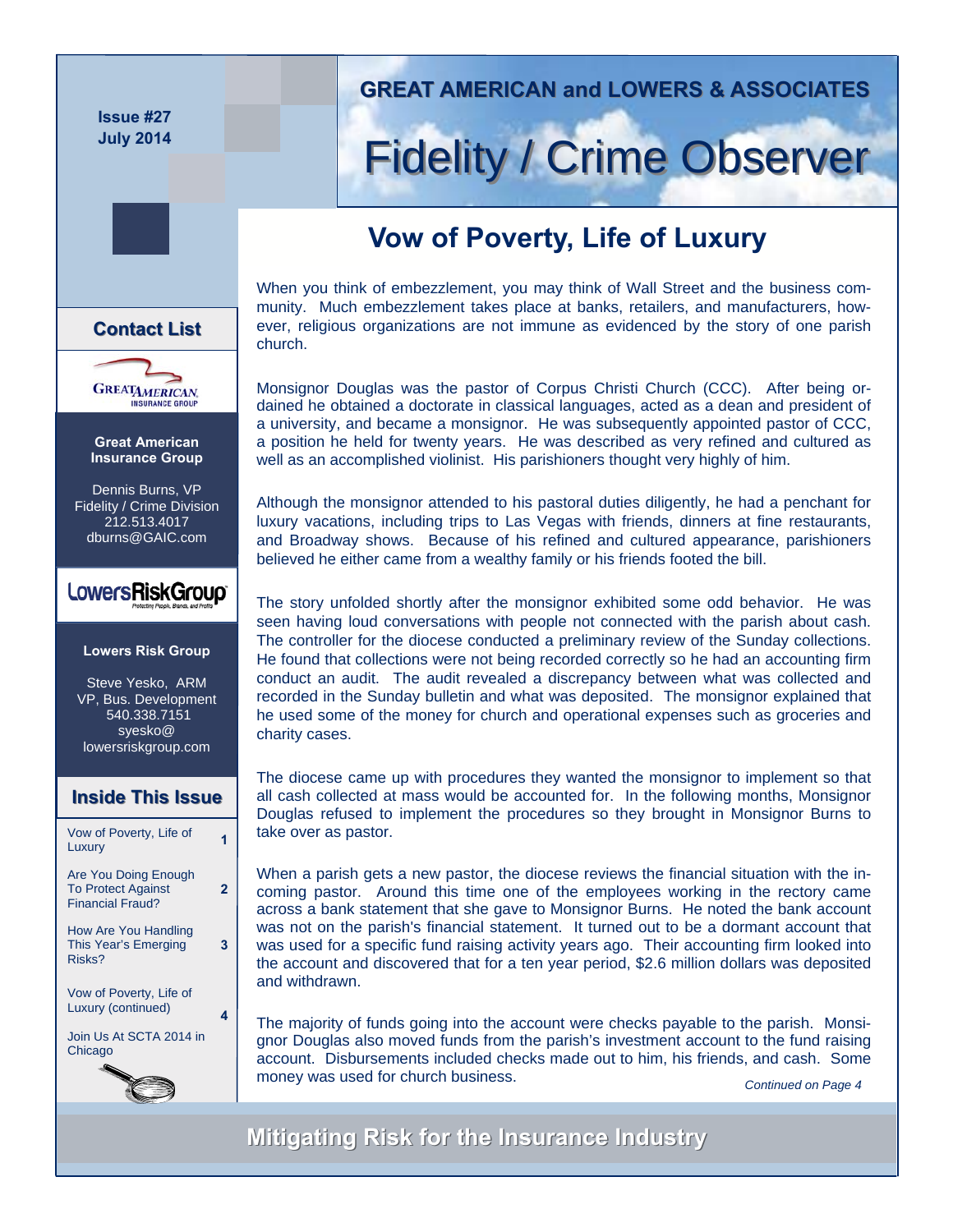### **Are You Doing Enough To Protect Against Financial Fraud?**

Yet [more evidence](http://www.digitaljournal.com/pr/1868416#ixzz30BluEnBJ) of the prevalence of financial fraud against organizations has emerged from a recent poll by Kyriba. The poll found that almost 80% of organizations had been victims of fraud. The very high proportion of victims is startling in itself, but it is consistent with information we have presented in previous articles that organizational fraud is a global problem, costing 5% of top line revenue annually.



Almost 30% of the respondents to the Kyriba poll reported suffering financial losses, but we think this is a conservative number in this context. Organizational fraud is a hidden crime that sometimes is difficult to detect, even long after the fact. When organizations do detect fraud, they may have incentives to minimize publicity about the crime, so underreporting is probable.

#### Fraud Occurs, But Fraud Prevention Lags

**Almost 80% of companies have been victims of fraud costing 5% of top line revenue annually.** 

Taken together, this information is a clarion call to executives and managers to implement rigorous [anti-fraud controls](http://www.lowersrisk.com/services/fraud-investigations.php). Yet the poll found that over one-third of respondents had not reviewed or updated their fraud prevention controls in over a year. In fact, 18% believed that their organization had *never* installed or updated a fraud prevention program.

Sometimes it seems like it should be easier for victims, many of whom are sophisticated individuals or organizations, to detect financial fraud. But the Bernie Madoff case has shown us how easily investors can be fooled by timing deposits, moving cash from one account to another, delaying responses to questions, or simply not providing requested information at all. All of these kinds of subterfuges should be detected by a fraud prevention program, but obviously the program has to exist in the first place.



A new range of threats has evolved in the rapid growth of extensively networked digital systems. We have seen the massive losses that external theft can cause, as in the Target case, but loss potential is also large for internal theft and fraud. The challenges in these cyber thefts involve both organization (comprehensive access control, for example) and continuous reviews of performance through audits of digital transactions.

#### Active Prevention Processes are Essential

We have long argued that systematic financial fraud prevention controls should be an integral part of every organization's risk management program. We cannot know with certainty, in advance, when unseen flaws in controls will be found, or flaws in software will come to light.

An organization's best defense against these possibilities is regular, rigorous audits and internal controls designed to detect irregularities in financial flows quickly.

| By D. Mark Lowers,       |  |
|--------------------------|--|
| President / CEO          |  |
| <b>Lowers Risk Group</b> |  |
|                          |  |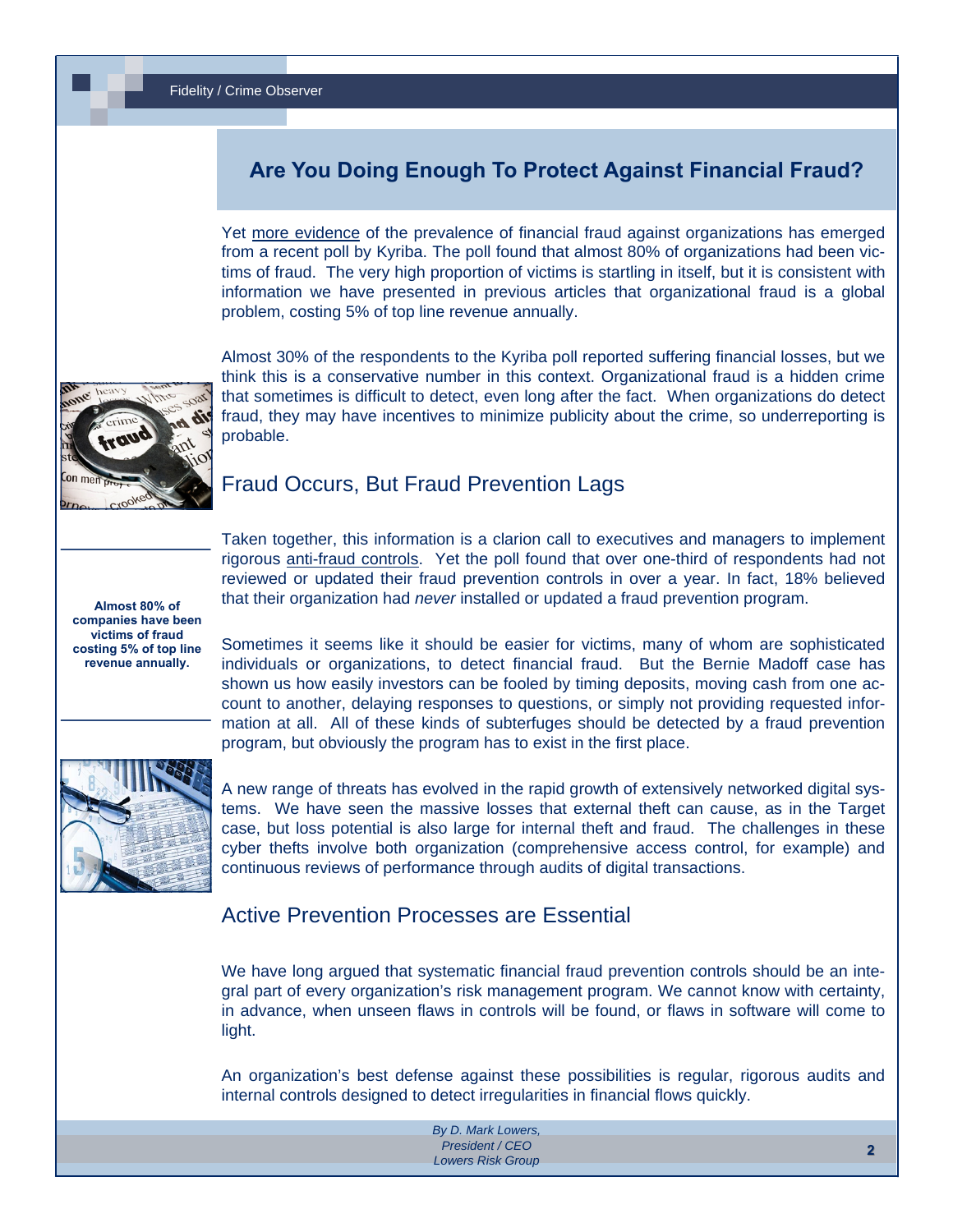Fidelity / Crime Observer

## **How Are You Handling This Year's Emerging Risks?**

The Edward Snowden case and the theft of Target customer data both drive home the point that cybersecurity is an emerging, and rising, risk issue for both companies and political entities. But there are other risks that emerge as rapidly-changing multi-market regulatory and business interactions redefine the landscape.

This year business consultant CEB (Corporate Executive Board) issued a list of ten specific [emerging risks](http://www.riskmanagementmonitor.com/enterprise-hot-spots-for-2014/) that they recommend managers address:

- **→** Compliance Management **→** IT Governance
- **→** Cybersecurity: Malicious Insiders **→** Third-Party Relationships
- 
- → Risk Management <br>
→ Project Management<br>
→ Cybersecurity: Malicious Outsiders → Intellectual Property → Cybersecurity: Malicious Outsiders
- 
- -
	-
- **→** Emerging Markets **→** Crisis Response Management

The main reason to review a list like this is that changes in the business environment can make companies' risk management plans obsolete or improperly targeted. Changes in regulation alone make compliance a major problem, not to mention the fact that multiple regulators issuing new rules may create unintended conflict that in turn increases the potential for compliance risk. Risk managers need to allocate resources to evaluate and respond to this new control environment.

#### An Actionable Emerging Risk Agenda

To help move you toward an actionable plan to address these emerging elements, Friso Van Der Oord and Jeffery Ugbah at [RM magazine](http://www.rmmagazine.com/2014/01/21/understanding-enterprise-hot-spots-for-2014/) have consolidated the 10 risks identified by CEB into four analytical themes. The themes are:

**The downside of business interdependence**: Businesses are increasingly entangled in networks of stakeholders, partners, clients, and suppliers who expose them to risks that are difficult to identify and evaluate.

**Balancing business control and value creation**: The risks of many new business opportunities are opaque, such as in emerging markets. In these circumstances, managers have to make difficult decisions balancing risk against expected value.

**Embedding compliance and risk discipline into the business:** The increasingly complicated and sometimes conflicting regulatory demands require a higher and more sophisticated approach to compliance management. Formal full-scale enterprise risk management initiatives are part of the solution.

**Blind spots inside our organizational perimeter**: Dependence on digital technology creates new risks within the organization, as well as in the external networks it is connected to. IT security spanning everything from cyber spying to employee fraud becomes even more urgent.

The speed of change is not likely to slow down anytime soon. It will continue through good economic conditions and bad as governments, corporations, and businesses in general seek to gain advantages and control. Smart organizations will commit significant resources to identify these tendencies and develop policies to cope.

If you need help formulating your [enterprise risk management](http://www.lowersriskgroup.com/) strategy, [let's talk.](http://www.lowersriskgroup.com/contact/request-meeting.php)

*By D. Mark Lowers, President / CEO Lowers Risk Group* 



**Changes in the business environment can make companies' risk management plans obsolete or improperly targeted.**

**Businesses are increasingly entangled in networks of stakeholders, partners, clients, and suppliers who expose them to risks that are difficult to identify and evaluate.**